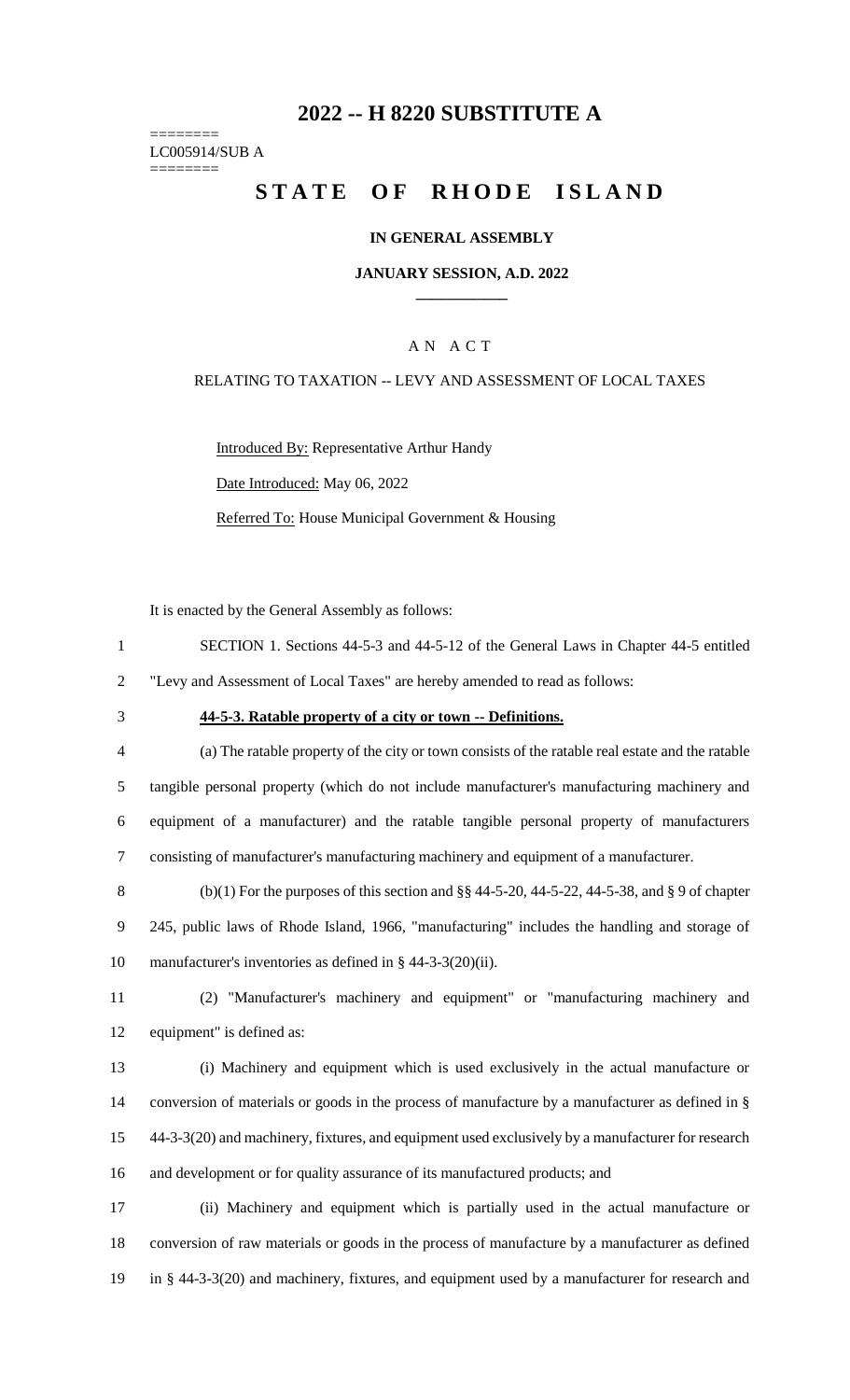development or for quality assurance of its manufactured products, to the extent to which the machinery and equipment is used for the manufacturing processes, research, and development or quality assurance. In the instances where machinery and equipment is used in both manufacturing activities, the assessment on machinery and equipment is prorated by applying the percentage of usage of the equipment for manufacturing, research, and development and quality assurance activity to the value of the machinery and equipment for purposes of taxation, and the portion of the value used for manufacturing, research, and development and quality assurance is exempt from taxation. The burden of demonstrating this percentage usage of machinery and equipment for manufacturing and for research and development and/or quality assurance of its manufactured products rests with the manufacturer.

 (3) This definition of "manufacturing" or "manufacturer's machinery and equipment" does not include:

(i) Motor vehicles required by law to be registered with the division of motor vehicles;

 (ii) Store fixtures and other equipment situated in or upon a retail store or other similar selling place operated by a manufacturer, whether or not the retail establishment store or other similar selling place is located in the same building in which the manufacturer operates his or her manufacturing plant; and

 (iii) Fixtures or other equipment situated in or upon premises used to conduct a business which is unrelated to the manufacture of finished products for trade and their sale by the manufacturer of the products, whether or not the premises where the unrelated business is conducted is in the same building in which the manufacturer has his or her manufacturing plant. The levy on tangible personal property of manufacturers consisting of manufacturer's manufacturing machinery and equipment of a manufacturer is at the rate provided in § 44-5-38.

 (c) Notwithstanding any exemption provided by this section, and except for the exemptions 25 created by §§ 44-3-3(a)(22), 44-3-3(a)(48) and 44-3-3(a)(49), which exemptions shall remain intact, cities and towns may, by ordinance or resolution, tax any renewable energy resources, as defined in § 39-26-5, and associated equipment only pursuant to rules and regulations that will be established by the office of energy resources in consultation with the division of taxation after the rules are adopted, no later than November 30, 2016. The rules will provide consistent and foreseeable tax treatment of renewable energy to facilitate and promote installation of grid- connected generation of renewable energy and shall consider the following criteria in adopting appropriate and reasonable, tangible property tax rates for commercial renewable energy systems: (1) State policy objectives to promote renewable energy development;

(2) Tax agreements between municipalities and renewable energy developers executed and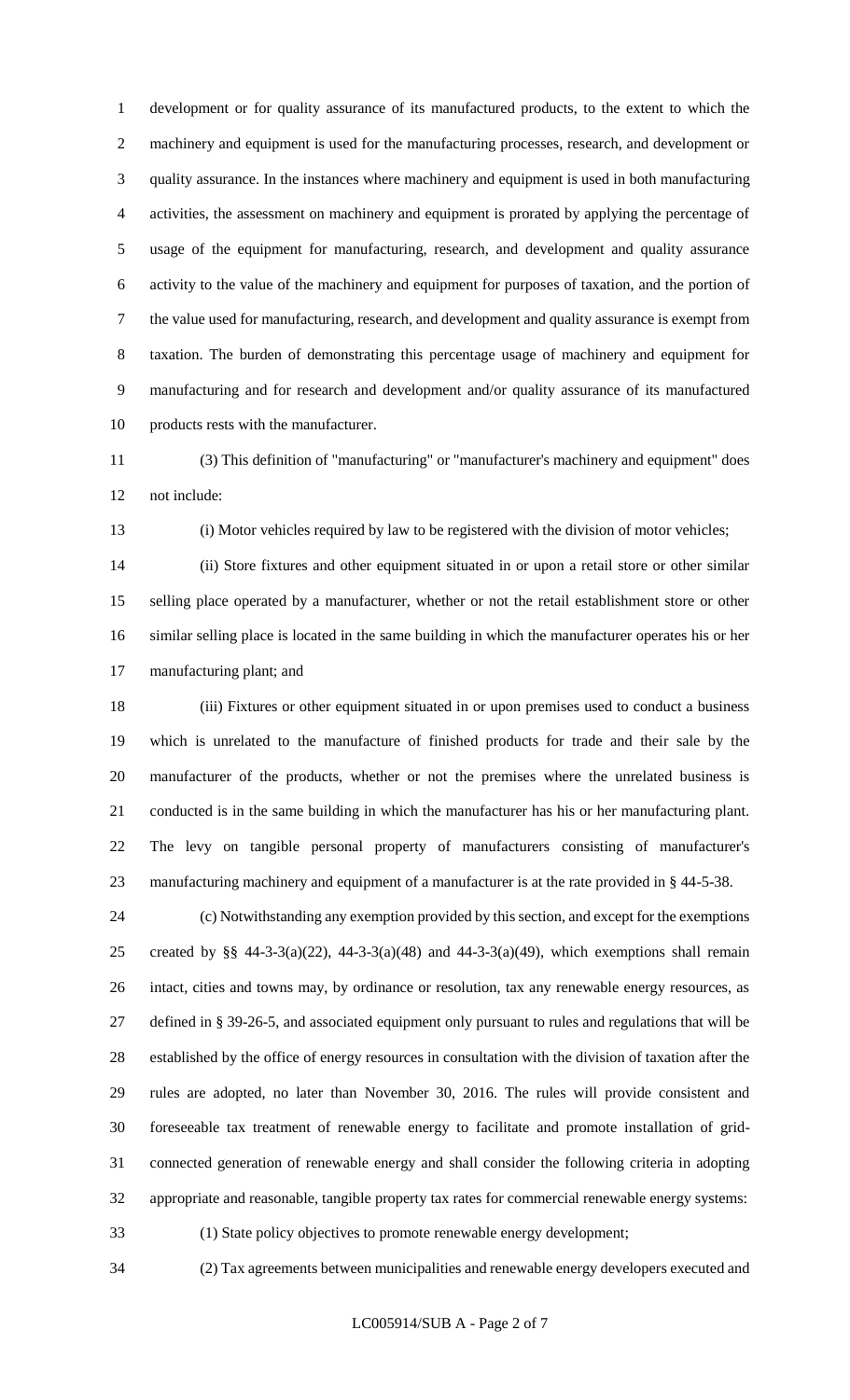effective after 2011, including net metering or lease agreements that address tax treatment;

 (3) The valuation of local property tax in the ceiling prices set for the distributed-generation standard contract or renewable-energy-growth programs by the distributed-generation board;

4 (4) Assessment practices used by Rhode Island municipal property tax assessors; and

- (5) Five dollars (\$5.00) per kilowatt of nameplate capacity and the average kilowatt value of the tax agreements and associated payments executed between municipalities and renewable- energy developers between 2011 and 2016 shall be the benchmarks for consideration of reasonable revenue generated by a city or town from renewable-energy facilities provided that evidence to the contrary may be incorporated in final rules and regulations; and
- (6) Cities and towns may only assess a tax on the real property upon which a renewable 11 energy resource is located pursuant to  $\S$  44-5-12 (a)(5) and  $\S$  44-27-10.1(b), as applicable.
- (d) The dollar amount adopted through the rules and regulations that municipalities will be required to use for commercial renewable-energy systems shall be based on the alternating current (AC) nameplate capacity of the renewable-energy resource.
- (e) Any renewable-energy resource projects that have executed interconnection service agreements with the electric-distribution company as of December 31, 2016, shall not be subject to the rules developed under subsection (c) and shall maintain the tax status applicable before the rules are adopted, unless otherwise agreed pursuant to § 44-3-9(a).
- 

#### **44-5-12. Assessment at full and fair cash value.**

 (a) All real property subject to taxation shall be assessed at its full and fair cash value, as of December 31 in the year of the last update or revaluation, or at a uniform percentage thereof, not to exceed one hundred percent (100%), to be determined by the assessors in each town or city; provided, that:

 (1) Any residential property encumbered by a covenant recorded in the land records in favor of a governmental unit or Rhode Island housing and mortgage finance corporation restricting either or both the rents that may be charged or the incomes of the occupants shall be assessed and 27 taxed in accordance with § 44-5-13.11;

 (2) In assessing real estate that is classified as farmland, forest, or open space land in accordance with chapter 27 of this title, the assessors shall consider no factors in determining the full and fair cash value of the real estate other than those that relate to that use without regard to neighborhood land use of a more intensive nature;

 (3) Warwick. The city council of the city of Warwick is authorized to provide, by ordinance, that the owner of any dwelling of one to three (3) family units in the city of Warwick who makes any improvements or additions on his or her principal place of residence in the amount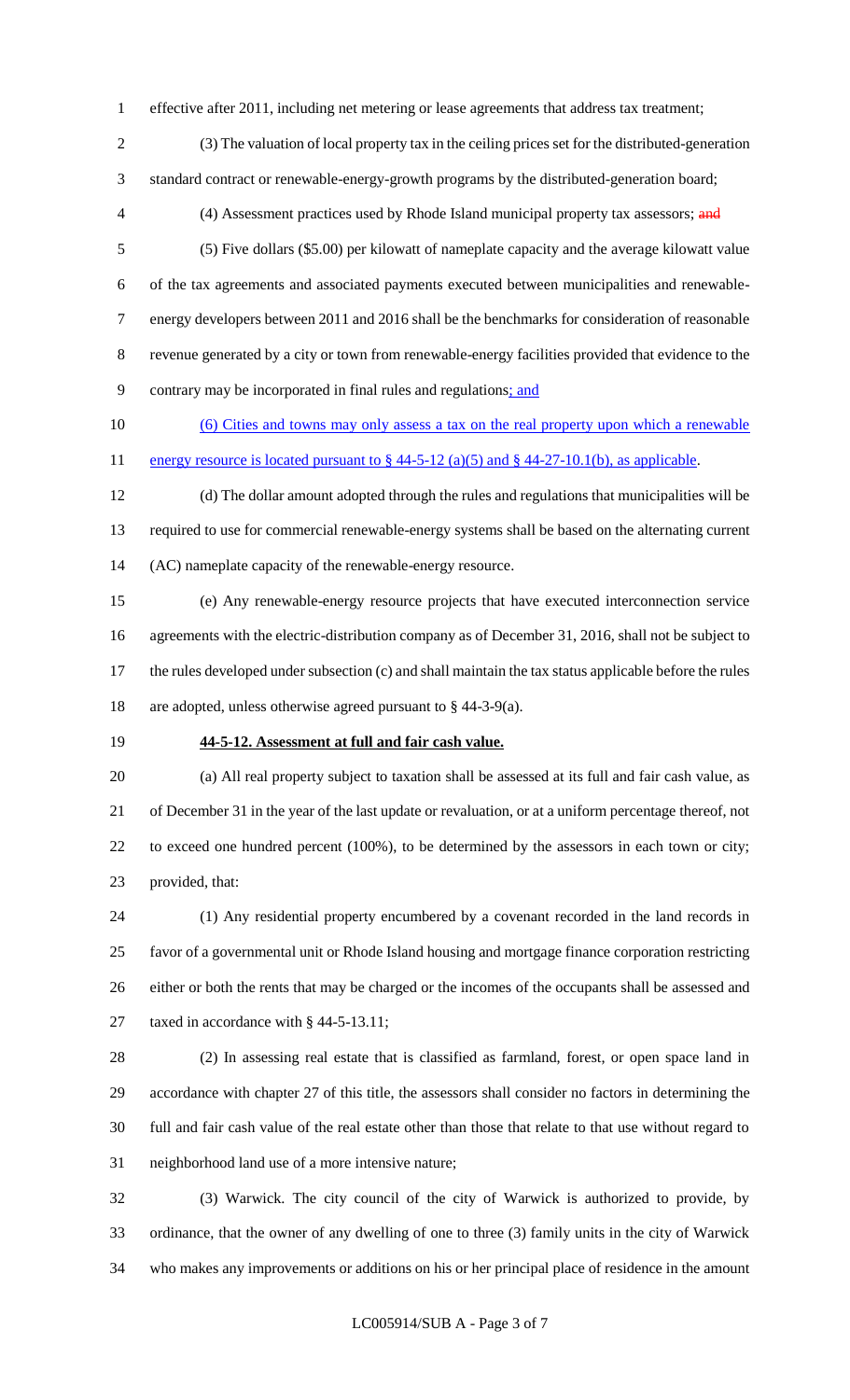up to fifteen thousand dollars (\$15,000), as may be determined by the tax assessor of the city of Warwick, is exempt from reassessment of property taxes on the improvement or addition until the next general citywide reevaluation of property values by the tax assessor. For the purposes of this section, "residence" is defined as voting address. This exemption does not apply to any commercial structure. The property owner shall supply all necessary plans to the building official for the improvements or addition and shall pay all requisite building and other permitting fees as now are required by law; and

 (4) Central Falls. The city council of the city of Central Falls is authorized to provide, by ordinance, that the owner of any dwelling of one to eight (8) units who makes any improvements or additions to his or her residential or rental property in an amount not to exceed twenty-five thousand dollars (\$25,000), as determined by the tax assessor of the city of Central Falls, is exempt from reassessment of property taxes on the improvement or addition until the next general citywide reevaluation of property values by the tax assessor. The property owner shall supply all necessary plans to the building official for the improvements or additions and shall pay all requisite building and other permitting fees as are now required by law.

 (5) Tangible property shall be assessed according to the asset classification table as defined 17 in § 44-5-12.1. Renewable energy resources shall only be taxed as tangible property under § 44-5-18 3(c) and the real property on which they are located shall not be reclassified, revalued or reassessed 19 due to the presence of renewable energy resources, excepting only reclassification of farmland as 20 addressed in § 44-27-10.1. Subject to the aforementioned exception for farmland, all assessments 21 of real property with renewable energy resources thereon shall revert to the last assessed value 22 immediately prior to the renewable developer's purchasing, leasing, securing an option to purchase or lease, or otherwise acquiring any interest in the real property. However, notwithstanding the above, but without any limitation on taxpayer rights under § 44-5-26, no municipality shall be liable 25 or otherwise responsible for any rebates, refunds, or any other reimbursements for taxes previously 26 collected for real property with renewable energy resources thereupon. (6) Provided, however, that, for taxes levied after December 31, 2015, new construction on

 development property is exempt from the assessment of taxes under this chapter at the full and fair cash value of the improvements, as long as:

- (i) An owner of development property files an affidavit claiming the exemption with the
- local tax assessor by December 31 each year; and

 (ii) The assessor shall then determine if the real property on which new construction is located is development property. If the real property is development property, the assessor shall exempt the new construction located on that development property from the collection of taxes on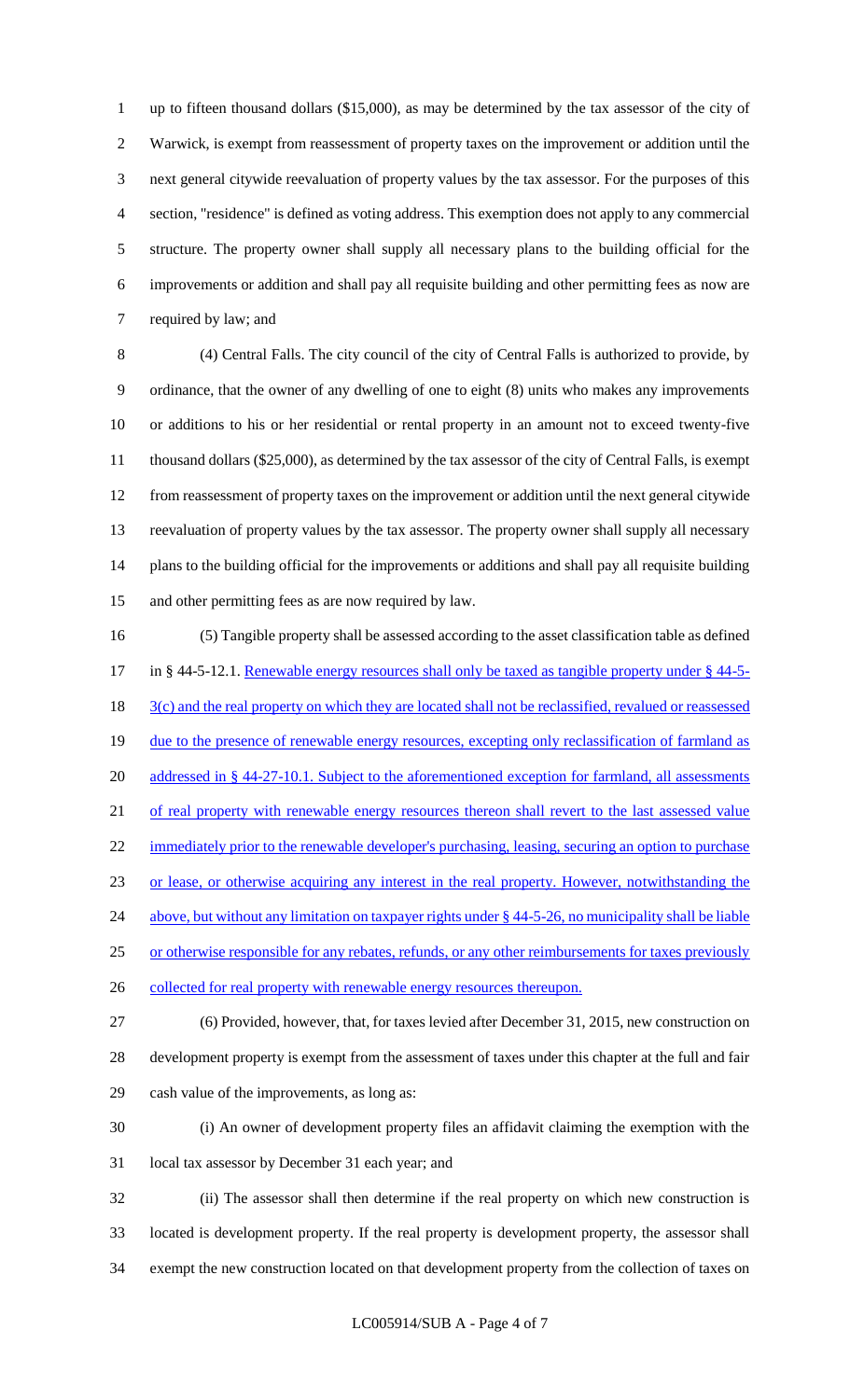improvements, until such time as the real property no longer qualifies as development property, as

defined herein.

 For the purposes of this section, "development property" means: (A) Real property on which a single-family residential dwelling or residential condominium is situated and said single- family residential dwelling or residential condominium unit is not occupied, has never been occupied, is not under contract, and is on the market for sale; or (B) Improvements and/or rehabilitation of single-family residential dwellings or residential condominiums that the owner of such development property purchased out of a foreclosure sale, auction, or from a bank, and which property is not occupied. Such property described in subsection (a)(6)(ii) of this section shall continue to be taxed at the assessed value at the time of purchase until such time as such property is sold or occupied and no longer qualifies as development property. As to residential condominiums, this exemption shall not affect taxes on the common areas and facilities as set forth in § 34-36-27. In no circumstance shall such designation as development property extend beyond two (2) tax years and a qualification as a development property shall only apply to property that applies for, or receives, construction permits after July 1, 2015. Further, the exemptions set forth in this section shall not apply to land.

 (b) Municipalities shall make available to every land owner whose property is taxed under the provisions of this section a document that may be signed before a notary public containing language to the effect that they are aware of the additional taxes imposed by the provisions of § 44- 5-39 in the event that they use land classified as farm, forest, or open space land for another purpose. (c) Pursuant to the provisions of § 44-3-29.1, all wholesale and retail inventory subject to taxation is assessed at its full and fair cash value, or at a uniform percentage of its value, not to exceed one hundred percent (100%), for fiscal year 1999, by the assessors in each town and city. Once the fiscal year 1999 value of the inventory has been assessed, this value shall not increase. The phase-out rate schedule established in § 44-3-29.1(d) applies to this fixed value in each year of the phase out.

- SECTION 2. Section 44-27-10.1 of the General Laws in Chapter 44-27 entitled "Taxation of Farm, Forest, and Open Space Land" is hereby amended to read as follows:
	-

# **44-27-10.1. Land withdrawn from classification for commercial renewable-energy production -- Effect on obligation and the land use change tax.**

 (a) Farmlands classified in the farm, forest, or open-space program in chapter 27 of title 44 shall not be subject to a land use change tax if the landowner converts no more than twenty percent (20%) of the total acreage of land that is actively devoted to agricultural or horticultural use to install a renewable-energy system. Any acreage used for a renewable-energy system that is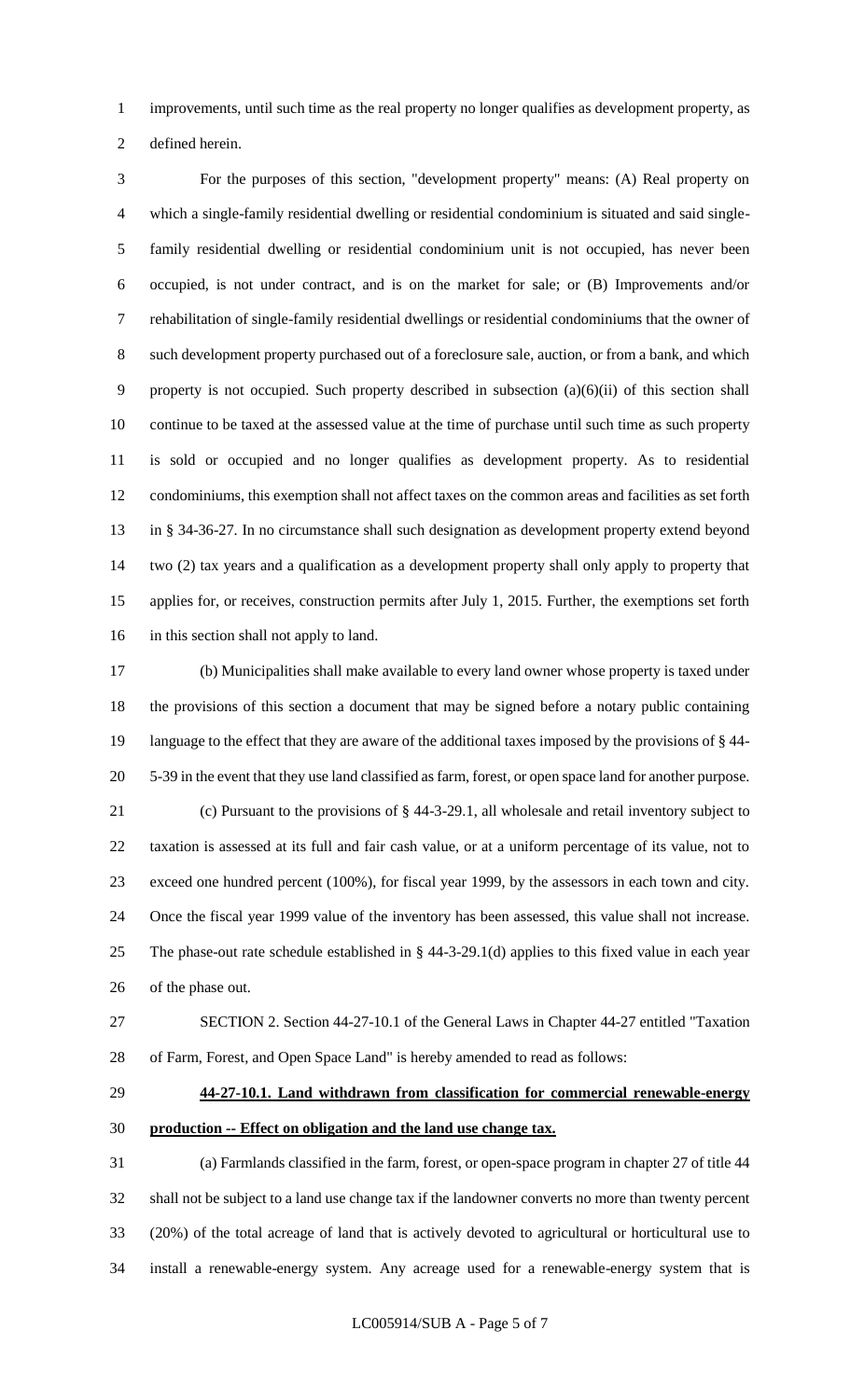designated for dual use under subsection (c) of this section shall not be included in the calculation of the twenty percent (20%) restriction. For purposes of this section, land that is actively devoted to agricultural or horticultural use shall be defined by rules and regulations established by the department of environmental management in consultation with the office of energy resources and shall include, at a minimum, any land that is actively devoted to agricultural or horticultural use that was previously used to install a renewable-energy system. Those rules shall also define renewable-energy system to include, at a minimum, any buffers, access roads, and other supporting infrastructure associated with the generation of renewable energy.

 (b) The tax assessor shall only withdraw from farmland classification the actual acreage of the farmland used for a renewable-energy system that is not concurrently used as farmland. The rest of the farmland shall remain eligible as long as it still meets the program qualification criteria. This reclassification of farmlands shall not be considered an exception to the tax treatment for 13 renewable-energy systems prescribed by § 44-5-3(c) and reclassified farmland shall only be 14 reclassified, revalued and taxed to the classification and tax that predated the farmland classification.

 (c) The dual purpose designation for installing a renewable-energy system and utilizing the land below and surrounding the system for agriculture purposes, shall be determined pursuant to rules and regulations that will be established by the department of environmental management in consultation with the office of energy resources. The regulations shall be adopted no later than December 30, 2017.

 SECTION 3. This act shall take effect upon passage and shall apply to property assessed on and after December 31, 2022.

======== LC005914/SUB A ========